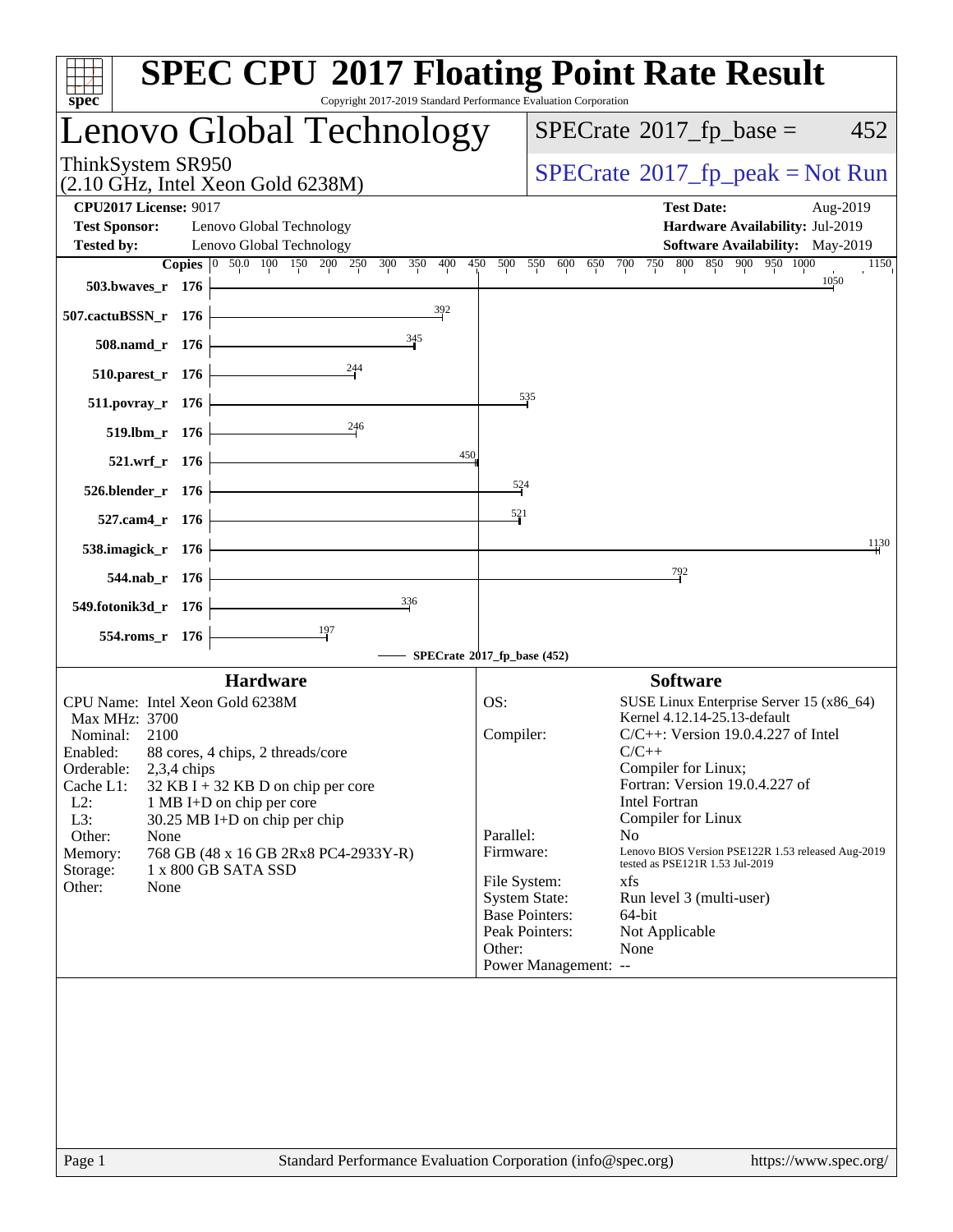

#### **[SPEC CPU](http://www.spec.org/auto/cpu2017/Docs/result-fields.html#SPECCPU2017FloatingPointRateResult)[2017 Floating Point Rate Result](http://www.spec.org/auto/cpu2017/Docs/result-fields.html#SPECCPU2017FloatingPointRateResult)** Copyright 2017-2019 Standard Performance Evaluation Corporation

# Lenovo Global Technology

(2.10 GHz, Intel Xeon Gold 6238M)

 $SPECTate@2017_fp_peak = Not Run$  $SPECTate@2017_fp_peak = Not Run$  $SPECTate@2017_fp_peak = Not Run$  $SPECTate@2017_fp\_base = 452$ 

**[Test Sponsor:](http://www.spec.org/auto/cpu2017/Docs/result-fields.html#TestSponsor)** Lenovo Global Technology **[Hardware Availability:](http://www.spec.org/auto/cpu2017/Docs/result-fields.html#HardwareAvailability)** Jul-2019 **[Tested by:](http://www.spec.org/auto/cpu2017/Docs/result-fields.html#Testedby)** Lenovo Global Technology **[Software Availability:](http://www.spec.org/auto/cpu2017/Docs/result-fields.html#SoftwareAvailability)** May-2019

**[CPU2017 License:](http://www.spec.org/auto/cpu2017/Docs/result-fields.html#CPU2017License)** 9017 **[Test Date:](http://www.spec.org/auto/cpu2017/Docs/result-fields.html#TestDate)** Aug-2019

#### **[Results Table](http://www.spec.org/auto/cpu2017/Docs/result-fields.html#ResultsTable)**

|                                  |               |                |                | <b>Base</b>    |       |                |       |               | <b>Peak</b>    |              |                |              |                |              |  |
|----------------------------------|---------------|----------------|----------------|----------------|-------|----------------|-------|---------------|----------------|--------------|----------------|--------------|----------------|--------------|--|
| <b>Benchmark</b>                 | <b>Copies</b> | <b>Seconds</b> | Ratio          | <b>Seconds</b> | Ratio | <b>Seconds</b> | Ratio | <b>Copies</b> | <b>Seconds</b> | <b>Ratio</b> | <b>Seconds</b> | <b>Ratio</b> | <b>Seconds</b> | <b>Ratio</b> |  |
| 503.bwayes_r                     | 176           | 1682           | 1050           | 1682           | 1050  | 1682           | 1050  |               |                |              |                |              |                |              |  |
| 507.cactuBSSN r                  | 176           | 568            | 392            | 569            | 392   | 570            | 391   |               |                |              |                |              |                |              |  |
| $508$ .namd $r$                  | 176           | 484            | 346            | 485            | 345   | 487            | 344   |               |                |              |                |              |                |              |  |
| 510.parest_r                     | 176           | 1888           | 244            | 1884           | 244   | 1889           | 244   |               |                |              |                |              |                |              |  |
| 511.povray_r                     | 176           | 769            | 535            | 768            | 535   | 767            | 536   |               |                |              |                |              |                |              |  |
| 519.lbm r                        | 176           | 753            | 246            | 753            | 246   | 752            | 247   |               |                |              |                |              |                |              |  |
| $521.wrf_r$                      | 176           | 876            | 450            | 874            | 451   | 883            | 447   |               |                |              |                |              |                |              |  |
| 526.blender r                    | 176           | 509            | 526            | 511            | 524   | 511            | 524   |               |                |              |                |              |                |              |  |
| $527$ .cam $4r$                  | 176           | 590            | 521            | 592            | 520   | 588            | 523   |               |                |              |                |              |                |              |  |
| 538.imagick_r                    | 176           | 390            | 1120           | 388            | 1130  | 388            | 1130  |               |                |              |                |              |                |              |  |
| $544$ .nab_r                     | 176           | 373            | 793            | 374            | 792   | 374            | 792   |               |                |              |                |              |                |              |  |
| 549.fotonik3d r                  | 176           | 2039           | 336            | 2041           | 336   | 2045           | 335   |               |                |              |                |              |                |              |  |
| $554$ .roms_r                    | 176           | 1422           | 197            | 1420           | 197   | 1418           | 197   |               |                |              |                |              |                |              |  |
| $SPECrate*2017_fp\_base =$       |               |                | 452            |                |       |                |       |               |                |              |                |              |                |              |  |
| $SPECrate^{\circ}2017$ fp peak = |               |                | <b>Not Run</b> |                |       |                |       |               |                |              |                |              |                |              |  |

Results appear in the [order in which they were run](http://www.spec.org/auto/cpu2017/Docs/result-fields.html#RunOrder). Bold underlined text [indicates a median measurement.](http://www.spec.org/auto/cpu2017/Docs/result-fields.html#Median)

#### **[Submit Notes](http://www.spec.org/auto/cpu2017/Docs/result-fields.html#SubmitNotes)**

 The numactl mechanism was used to bind copies to processors. The config file option 'submit' was used to generate numactl commands to bind each copy to a specific processor. For details, please see the config file.

#### **[Operating System Notes](http://www.spec.org/auto/cpu2017/Docs/result-fields.html#OperatingSystemNotes)**

Stack size set to unlimited using "ulimit -s unlimited"

#### **[General Notes](http://www.spec.org/auto/cpu2017/Docs/result-fields.html#GeneralNotes)**

Environment variables set by runcpu before the start of the run: LD\_LIBRARY\_PATH = "/home/cpu2017-1.0.5-ic19.0u4/lib/intel64"

 Binaries compiled on a system with 1x Intel Core i9-799X CPU + 32GB RAM memory using Redhat Enterprise Linux 7.5 Transparent Huge Pages enabled by default Prior to runcpu invocation Filesystem page cache synced and cleared with: sync; echo 3> /proc/sys/vm/drop\_caches runcpu command invoked through numactl i.e.: numactl --interleave=all runcpu <etc> NA: The test sponsor attests, as of date of publication, that CVE-2017-5754 (Meltdown) is mitigated in the system as tested and documented.

**(Continued on next page)**

| Page 2<br>Standard Performance Evaluation Corporation (info@spec.org) | https://www.spec.org/ |
|-----------------------------------------------------------------------|-----------------------|
|-----------------------------------------------------------------------|-----------------------|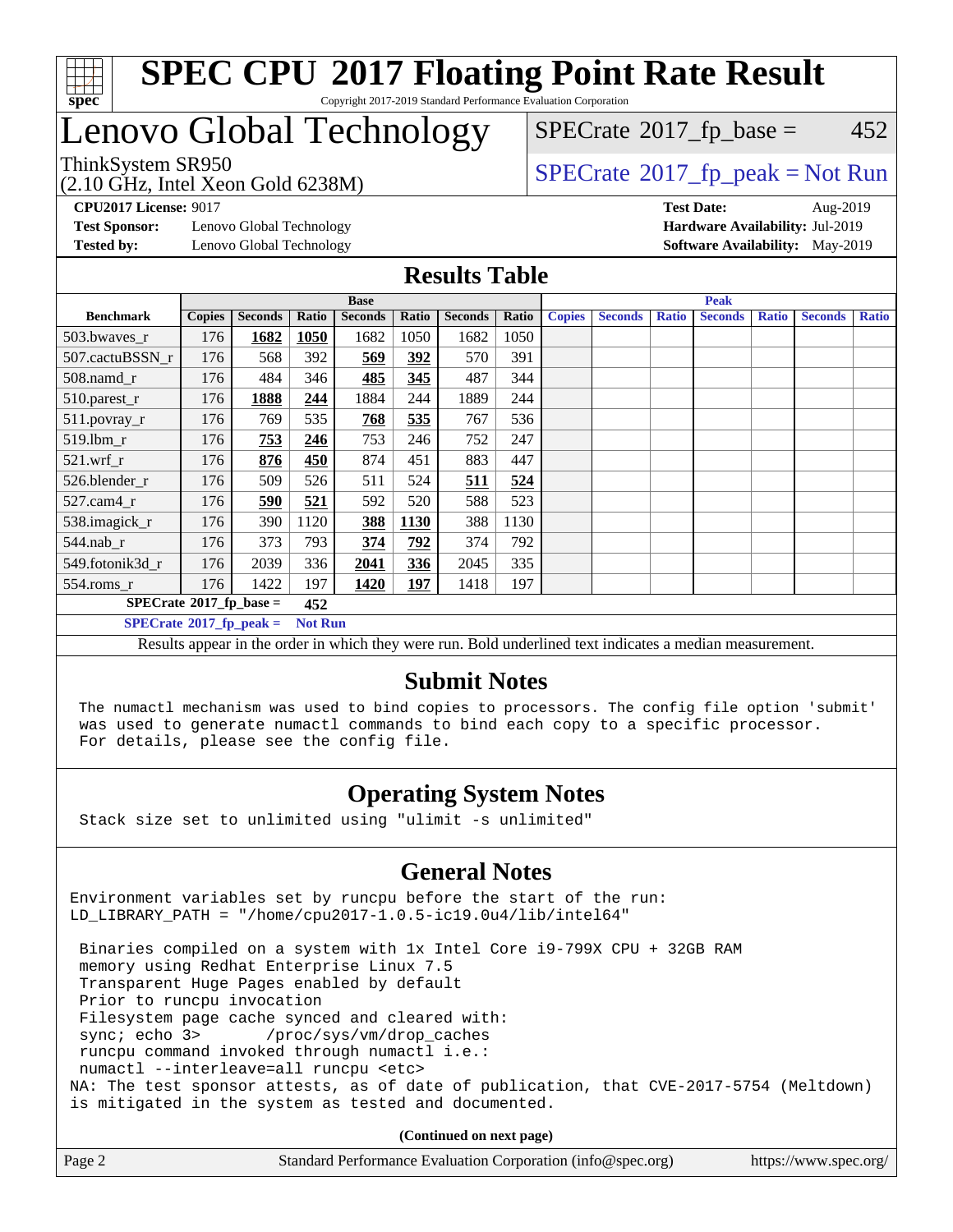

Copyright 2017-2019 Standard Performance Evaluation Corporation

## Lenovo Global Technology

 $SPECTate@2017_fp\_base = 452$ 

(2.10 GHz, Intel Xeon Gold 6238M)

ThinkSystem SR950<br>  $SPECTR_{10}$  [SPECrate](http://www.spec.org/auto/cpu2017/Docs/result-fields.html#SPECrate2017fppeak)®[2017\\_fp\\_peak = N](http://www.spec.org/auto/cpu2017/Docs/result-fields.html#SPECrate2017fppeak)ot Run

**[Test Sponsor:](http://www.spec.org/auto/cpu2017/Docs/result-fields.html#TestSponsor)** Lenovo Global Technology **[Hardware Availability:](http://www.spec.org/auto/cpu2017/Docs/result-fields.html#HardwareAvailability)** Jul-2019 **[Tested by:](http://www.spec.org/auto/cpu2017/Docs/result-fields.html#Testedby)** Lenovo Global Technology **[Software Availability:](http://www.spec.org/auto/cpu2017/Docs/result-fields.html#SoftwareAvailability)** May-2019

**[CPU2017 License:](http://www.spec.org/auto/cpu2017/Docs/result-fields.html#CPU2017License)** 9017 **[Test Date:](http://www.spec.org/auto/cpu2017/Docs/result-fields.html#TestDate)** Aug-2019

#### **[General Notes \(Continued\)](http://www.spec.org/auto/cpu2017/Docs/result-fields.html#GeneralNotes)**

Yes: The test sponsor attests, as of date of publication, that CVE-2017-5753 (Spectre variant 1) is mitigated in the system as tested and documented. Yes: The test sponsor attests, as of date of publication, that CVE-2017-5715 (Spectre variant 2) is mitigated in the system as tested and documented. Yes: The test sponsor attests, as of date of publication, that CVE-2018-3640 (Spectre variant 3a) is mitigated in the system as tested and documented. Yes: The test sponsor attests, as of date of publication, that CVE-2018-3639 (Spectre variant 4) is mitigated in the system as tested and documented.

#### **[Platform Notes](http://www.spec.org/auto/cpu2017/Docs/result-fields.html#PlatformNotes)**

Page 3 Standard Performance Evaluation Corporation [\(info@spec.org\)](mailto:info@spec.org) <https://www.spec.org/> BIOS configuration: Choose Operating Mode set to Maximum Performance Choose Operating Mode set to Custom Mode Intel Virtualization Technology set to Disable MONITOR/MWAIT set to Enable SNC set to Enable Sysinfo program /home/cpu2017-1.0.5-ic19.0u4/bin/sysinfo Rev: r5974 of 2018-05-19 9bcde8f2999c33d61f64985e45859ea9 running on linux-u1b8 Mon Aug 12 10:49:19 2019 SUT (System Under Test) info as seen by some common utilities. For more information on this section, see <https://www.spec.org/cpu2017/Docs/config.html#sysinfo> From /proc/cpuinfo model name : Intel(R) Xeon(R) Gold 6238M CPU @ 2.10GHz 4 "physical id"s (chips) 176 "processors" cores, siblings (Caution: counting these is hw and system dependent. The following excerpts from /proc/cpuinfo might not be reliable. Use with caution.) cpu cores : 22 siblings : 44 physical 0: cores 0 1 2 3 4 5 8 9 10 11 12 16 17 18 19 20 21 24 25 26 27 28 physical 1: cores 0 1 2 3 4 5 8 9 10 11 12 16 17 18 19 20 21 24 25 26 27 28 physical 2: cores 0 1 2 3 4 5 8 9 10 11 12 16 17 18 19 20 21 24 25 26 27 28 physical 3: cores 0 1 2 3 4 5 8 9 10 11 12 16 17 18 19 20 21 24 25 26 27 28 From lscpu: Architecture: x86\_64 CPU op-mode(s): 32-bit, 64-bit Byte Order: Little Endian CPU(s): 176 On-line CPU(s) list: 0-175 Thread(s) per core: 2 Core(s) per socket: 22 **(Continued on next page)**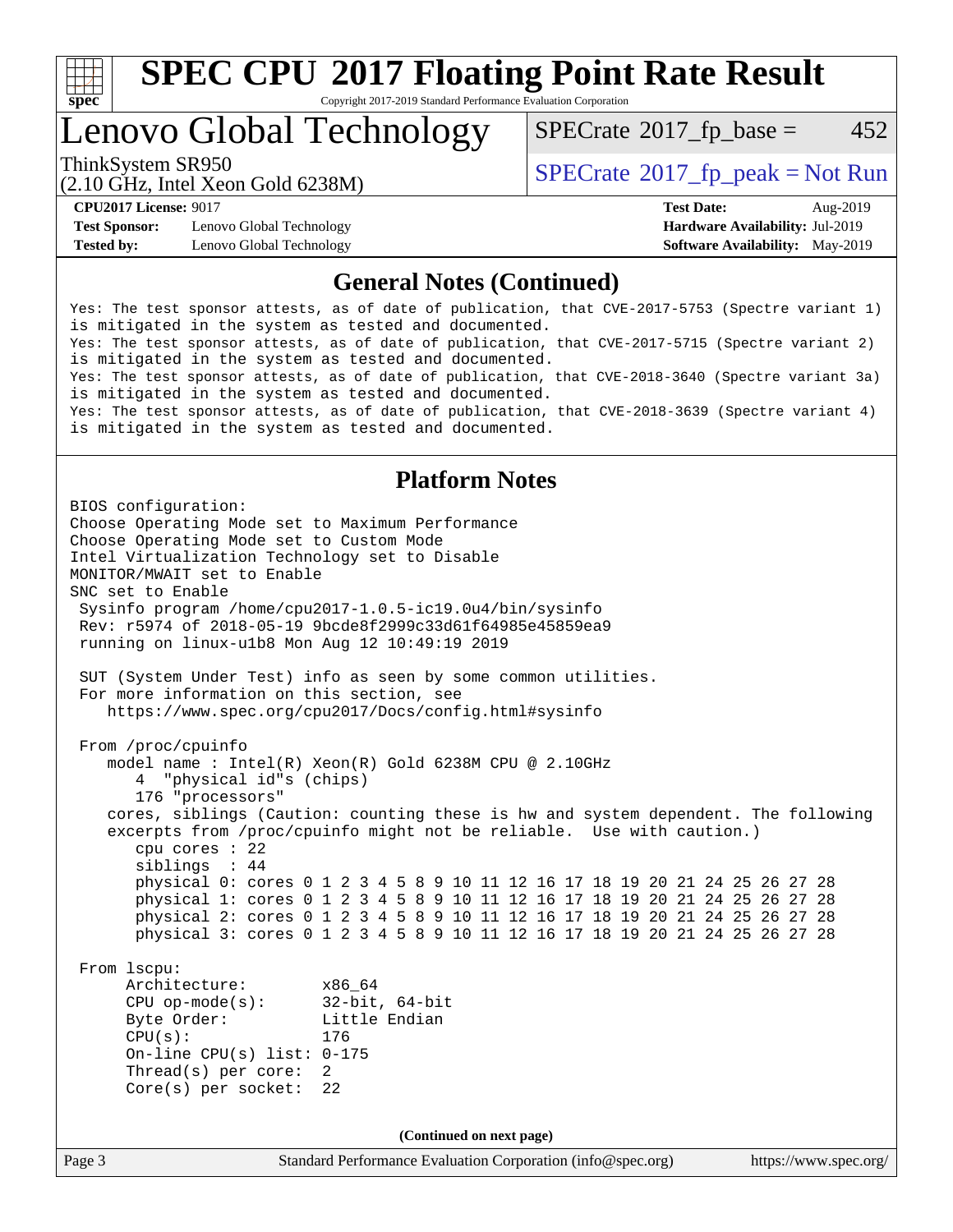

Copyright 2017-2019 Standard Performance Evaluation Corporation

### Lenovo Global Technology

 $SPECTate@2017_fp\_base = 452$ 

(2.10 GHz, Intel Xeon Gold 6238M)

ThinkSystem SR950<br>  $(2.10 \text{ GHz} \text{ Intel } X_{\text{eon}} \text{ Gold } 6238M)$   $\vert$  [SPECrate](http://www.spec.org/auto/cpu2017/Docs/result-fields.html#SPECrate2017fppeak)®[2017\\_fp\\_peak = N](http://www.spec.org/auto/cpu2017/Docs/result-fields.html#SPECrate2017fppeak)ot Run

**[CPU2017 License:](http://www.spec.org/auto/cpu2017/Docs/result-fields.html#CPU2017License)** 9017 **[Test Date:](http://www.spec.org/auto/cpu2017/Docs/result-fields.html#TestDate)** Aug-2019

**[Test Sponsor:](http://www.spec.org/auto/cpu2017/Docs/result-fields.html#TestSponsor)** Lenovo Global Technology **[Hardware Availability:](http://www.spec.org/auto/cpu2017/Docs/result-fields.html#HardwareAvailability)** Jul-2019 **[Tested by:](http://www.spec.org/auto/cpu2017/Docs/result-fields.html#Testedby)** Lenovo Global Technology **[Software Availability:](http://www.spec.org/auto/cpu2017/Docs/result-fields.html#SoftwareAvailability)** May-2019

### **[Platform Notes \(Continued\)](http://www.spec.org/auto/cpu2017/Docs/result-fields.html#PlatformNotes)**

 Socket(s): 4 NUMA node(s): 8<br>Vendor ID: G GenuineIntel CPU family: 6 Model: 85 Model name: Intel(R) Xeon(R) Gold 6238M CPU @ 2.10GHz Stepping: CPU MHz: 2100.000 CPU max MHz: 3700.0000 CPU min MHz: 1000.0000 BogoMIPS: 4200.00 Virtualization: VT-x L1d cache: 32K L1i cache: 32K L2 cache: 1024K L3 cache: 30976K NUMA node0 CPU(s): 0-2,6-8,11-13,17,18,88-90,94-96,99-101,105,106<br>NUMA node1 CPU(s): 3-5,9,10,14-16,19-21,91-93,97,98,102-104,107-1 NUMA node1 CPU(s): 3-5,9,10,14-16,19-21,91-93,97,98,102-104,107-109<br>NUMA node2 CPU(s): 22-24,28-30,33-35,39,40,110-112,116-118,121-123, NUMA node2 CPU(s): 22-24,28-30,33-35,39,40,110-112,116-118,121-123,127,128 NUMA node3 CPU(s): 25-27,31,32,36-38,41-43,113-115,119,120,124-126,129-131 NUMA node4 CPU(s): 44-46,50-52,55-57,61,62,132-134,138-140,143-145,149,150 NUMA node5 CPU(s): 47-49,53,54,58-60,63-65,135-137,141,142,146-148,151-153 NUMA node6 CPU(s): 66-68,72-74,77-79,83,84,154-156,160-162,165-167,171,172 NUMA node7 CPU(s): 69-71,75,76,80-82,85-87,157-159,163,164,168-170,173-175 Flags: fpu vme de pse tsc msr pae mce cx8 apic sep mtrr pge mca cmov pat pse36 clflush dts acpi mmx fxsr sse sse2 ss ht tm pbe syscall nx pdpe1gb rdtscp lm constant\_tsc art arch\_perfmon pebs bts rep\_good nopl xtopology nonstop\_tsc cpuid aperfmperf pni pclmulqdq dtes64 monitor ds\_cpl vmx smx est tm2 ssse3 sdbg fma cx16 xtpr pdcm pcid dca sse4\_1 sse4\_2 x2apic movbe popcnt tsc\_deadline\_timer aes xsave avx f16c rdrand lahf\_lm abm 3dnowprefetch cpuid\_fault epb cat\_l3 cdp\_l3 invpcid\_single ssbd mba ibrs ibpb stibp tpr\_shadow vnmi flexpriority ept vpid fsgsbase tsc\_adjust bmi1 hle avx2 smep bmi2 erms invpcid rtm cqm mpx rdt\_a avx512f avx512dq rdseed adx smap clflushopt clwb intel\_pt avx512cd avx512bw avx512vl xsaveopt xsavec xgetbv1 xsaves cqm\_llc cqm\_occup\_llc cqm\_mbm\_total cqm\_mbm\_local dtherm ida arat pln pts pku ospke avx512\_vnni flush\_l1d arch\_capabilities /proc/cpuinfo cache data cache size : 30976 KB From numactl --hardware WARNING: a numactl 'node' might or might not correspond to a physical chip. available: 8 nodes (0-7) node 0 cpus: 0 1 2 6 7 8 11 12 13 17 18 88 89 90 94 95 96 99 100 101 105 106 node 0 size: 96359 MB node 0 free: 95993 MB node 1 cpus: 3 4 5 9 10 14 15 16 19 20 21 91 92 93 97 98 102 103 104 107 108 109 node 1 size: 96757 MB **(Continued on next page)**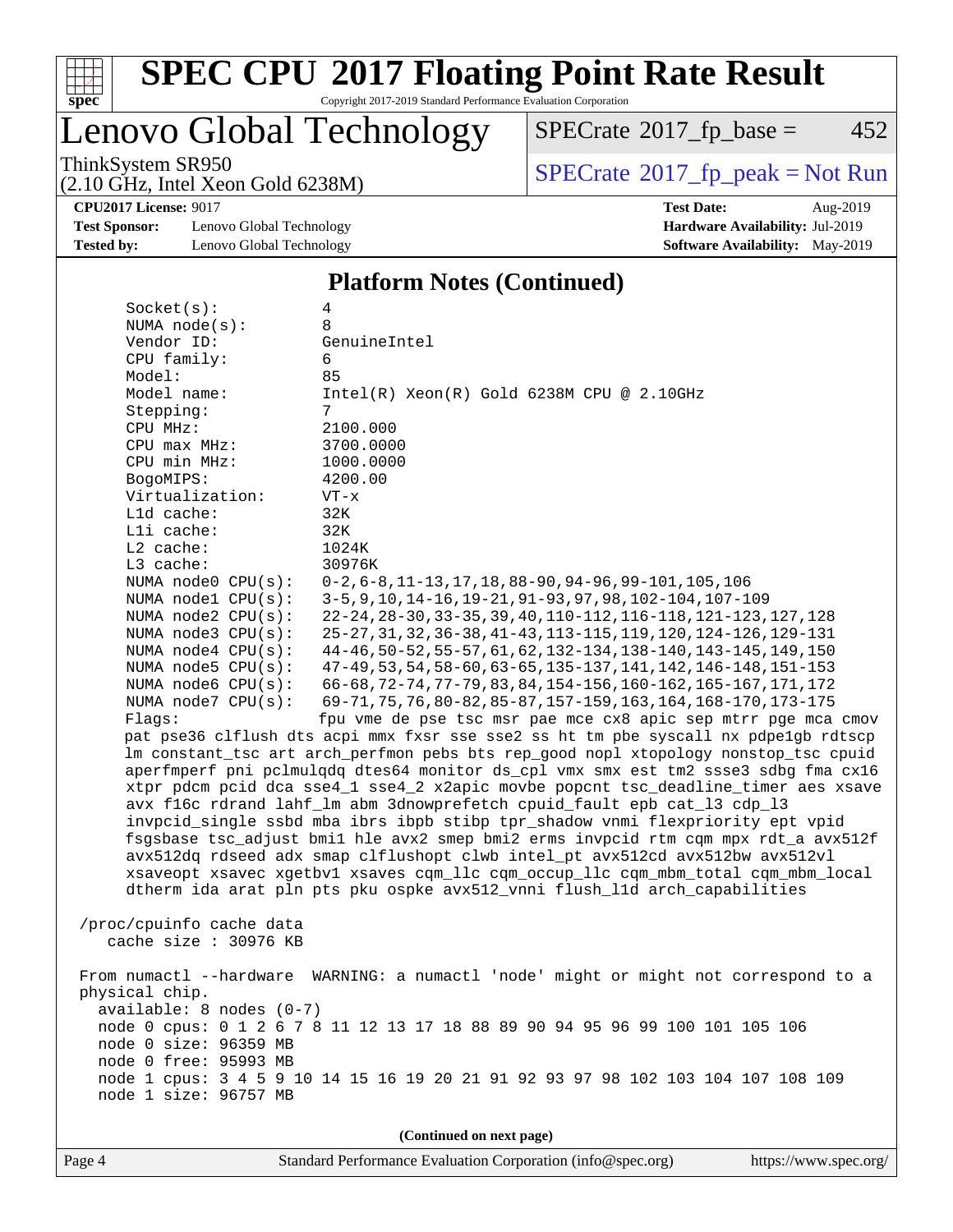

Copyright 2017-2019 Standard Performance Evaluation Corporation

## Lenovo Global Technology

 $SPECTate@2017_fp\_base = 452$ 

(2.10 GHz, Intel Xeon Gold 6238M)

ThinkSystem SR950<br>  $SPECTR_{10}$  [SPECrate](http://www.spec.org/auto/cpu2017/Docs/result-fields.html#SPECrate2017fppeak)®[2017\\_fp\\_peak = N](http://www.spec.org/auto/cpu2017/Docs/result-fields.html#SPECrate2017fppeak)ot Run

**[Test Sponsor:](http://www.spec.org/auto/cpu2017/Docs/result-fields.html#TestSponsor)** Lenovo Global Technology **[Hardware Availability:](http://www.spec.org/auto/cpu2017/Docs/result-fields.html#HardwareAvailability)** Jul-2019 **[Tested by:](http://www.spec.org/auto/cpu2017/Docs/result-fields.html#Testedby)** Lenovo Global Technology **[Software Availability:](http://www.spec.org/auto/cpu2017/Docs/result-fields.html#SoftwareAvailability)** May-2019

**[CPU2017 License:](http://www.spec.org/auto/cpu2017/Docs/result-fields.html#CPU2017License)** 9017 **[Test Date:](http://www.spec.org/auto/cpu2017/Docs/result-fields.html#TestDate)** Aug-2019

#### **[Platform Notes \(Continued\)](http://www.spec.org/auto/cpu2017/Docs/result-fields.html#PlatformNotes)**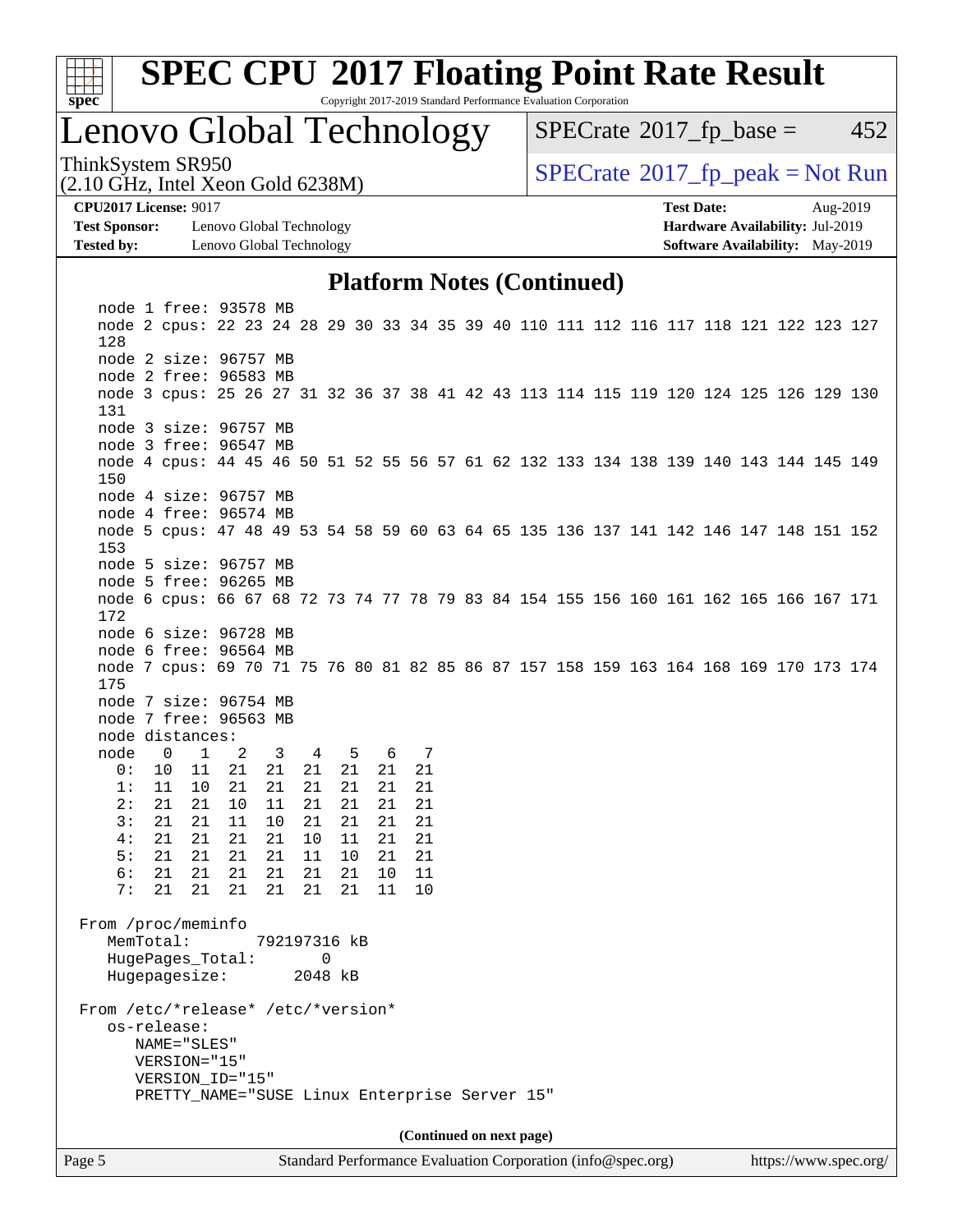

Copyright 2017-2019 Standard Performance Evaluation Corporation

## Lenovo Global Technology

 $SPECTate@2017_fp\_base = 452$ 

(2.10 GHz, Intel Xeon Gold 6238M)

ThinkSystem SR950<br>  $SPECTR_{10}$  [SPECrate](http://www.spec.org/auto/cpu2017/Docs/result-fields.html#SPECrate2017fppeak)®[2017\\_fp\\_peak = N](http://www.spec.org/auto/cpu2017/Docs/result-fields.html#SPECrate2017fppeak)ot Run

**[CPU2017 License:](http://www.spec.org/auto/cpu2017/Docs/result-fields.html#CPU2017License)** 9017 **[Test Date:](http://www.spec.org/auto/cpu2017/Docs/result-fields.html#TestDate)** Aug-2019

**[Test Sponsor:](http://www.spec.org/auto/cpu2017/Docs/result-fields.html#TestSponsor)** Lenovo Global Technology **[Hardware Availability:](http://www.spec.org/auto/cpu2017/Docs/result-fields.html#HardwareAvailability)** Jul-2019 **[Tested by:](http://www.spec.org/auto/cpu2017/Docs/result-fields.html#Testedby)** Lenovo Global Technology **[Software Availability:](http://www.spec.org/auto/cpu2017/Docs/result-fields.html#SoftwareAvailability)** May-2019

#### **[Platform Notes \(Continued\)](http://www.spec.org/auto/cpu2017/Docs/result-fields.html#PlatformNotes)**

 ID="sles" ID\_LIKE="suse" ANSI\_COLOR="0;32" CPE\_NAME="cpe:/o:suse:sles:15"

uname -a:

 Linux linux-u1b8 4.12.14-25.13-default #1 SMP Tue Aug 14 15:07:35 UTC 2018 (947aa51) x86\_64 x86\_64 x86\_64 GNU/Linux

Kernel self-reported vulnerability status:

 CVE-2017-5754 (Meltdown): Not affected CVE-2017-5753 (Spectre variant 1): Mitigation: \_\_user pointer sanitization CVE-2017-5715 (Spectre variant 2): Mitigation: Indirect Branch Restricted Speculation, IBPB, IBRS\_FW

run-level 3 Aug 12 10:48

 SPEC is set to: /home/cpu2017-1.0.5-ic19.0u4 Filesystem Type Size Used Avail Use% Mounted on /dev/sda2 xfs 744G 45G 700G 6% /

 Additional information from dmidecode follows. WARNING: Use caution when you interpret this section. The 'dmidecode' program reads system data which is "intended to allow hardware to be accurately determined", but the intent may not be met, as there are frequent changes to hardware, firmware, and the "DMTF SMBIOS" standard. BIOS Lenovo -[PSE121R-1.53]- 07/03/2019 Memory: 48x NO DIMM NO DIMM 48x Samsung M393A2K43CB2-CVF 16 GB 2 rank 2933

(End of data from sysinfo program)

#### **[Compiler Version Notes](http://www.spec.org/auto/cpu2017/Docs/result-fields.html#CompilerVersionNotes)**

Page 6 Standard Performance Evaluation Corporation [\(info@spec.org\)](mailto:info@spec.org) <https://www.spec.org/> ============================================================================== C  $| 519.1bm_r(base) 538.imagick_r(base) 544.nab_r(base)$ ------------------------------------------------------------------------------ Intel(R) C Intel(R) 64 Compiler for applications running on Intel(R)  $64$ , Version 19.0.4.227 Build 20190416 Copyright (C) 1985-2019 Intel Corporation. All rights reserved. ------------------------------------------------------------------------------ ==============================================================================  $C++$  | 508.namd\_r(base) 510.parest\_r(base) ------------------------------------------------------------------------------ **(Continued on next page)**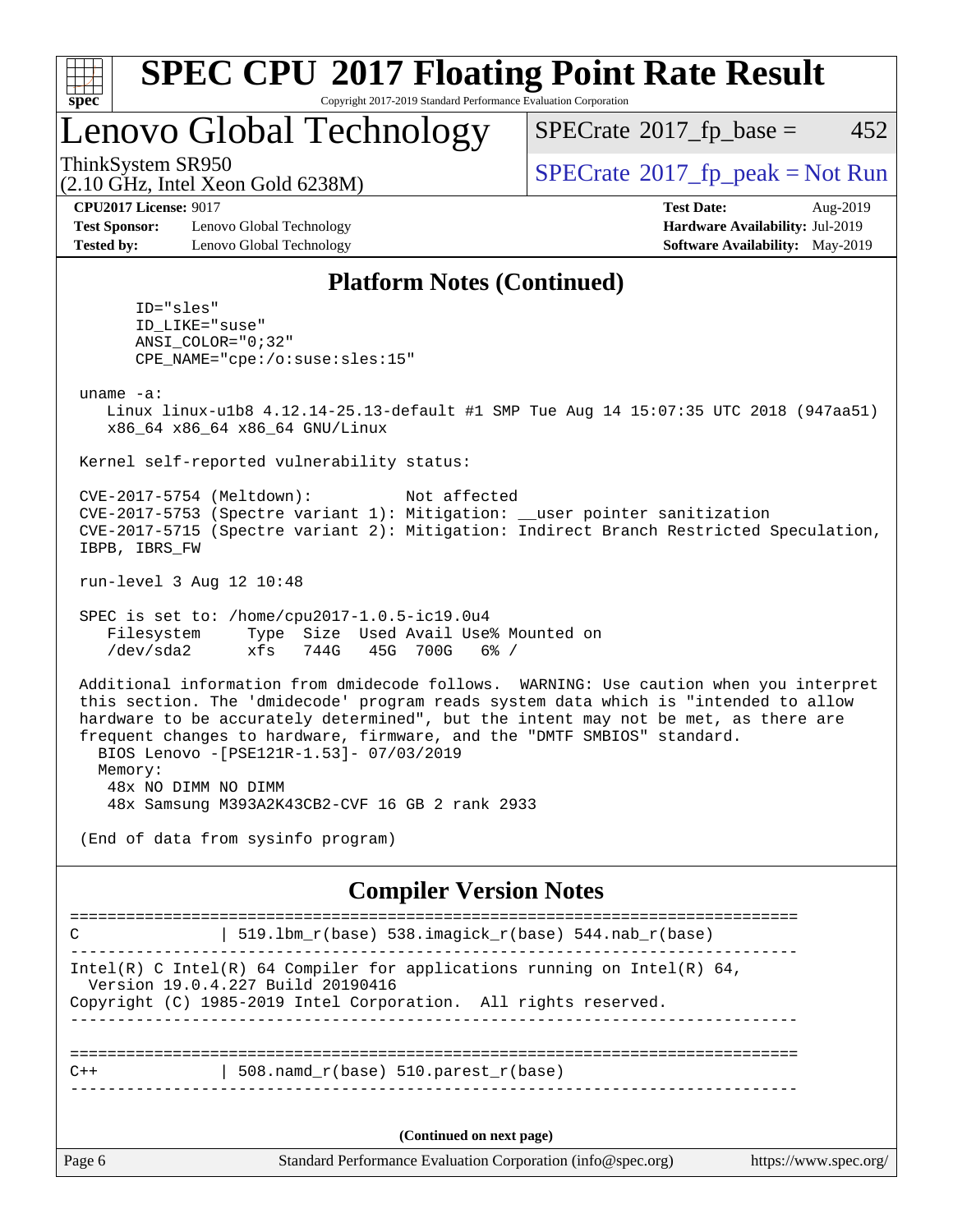

Copyright 2017-2019 Standard Performance Evaluation Corporation

Lenovo Global Technology

 $SPECTate@2017_fp\_base = 452$ 

(2.10 GHz, Intel Xeon Gold 6238M)

ThinkSystem SR950<br>  $(2.10 \text{ GHz})$  Intel Xeon Gold 6238M)

**[Test Sponsor:](http://www.spec.org/auto/cpu2017/Docs/result-fields.html#TestSponsor)** Lenovo Global Technology **[Hardware Availability:](http://www.spec.org/auto/cpu2017/Docs/result-fields.html#HardwareAvailability)** Jul-2019 **[Tested by:](http://www.spec.org/auto/cpu2017/Docs/result-fields.html#Testedby)** Lenovo Global Technology **[Software Availability:](http://www.spec.org/auto/cpu2017/Docs/result-fields.html#SoftwareAvailability)** May-2019

**[CPU2017 License:](http://www.spec.org/auto/cpu2017/Docs/result-fields.html#CPU2017License)** 9017 **[Test Date:](http://www.spec.org/auto/cpu2017/Docs/result-fields.html#TestDate)** Aug-2019

### **[Compiler Version Notes \(Continued\)](http://www.spec.org/auto/cpu2017/Docs/result-fields.html#CompilerVersionNotes)**

| Intel(R) $C++$ Intel(R) 64 Compiler for applications running on Intel(R) 64,<br>Version 19.0.4.227 Build 20190416<br>Copyright (C) 1985-2019 Intel Corporation. All rights reserved.                                                                                                                                                                                                                                                                                                                                                                                 |
|----------------------------------------------------------------------------------------------------------------------------------------------------------------------------------------------------------------------------------------------------------------------------------------------------------------------------------------------------------------------------------------------------------------------------------------------------------------------------------------------------------------------------------------------------------------------|
| $C++$ , C $\vert$ 511.povray_r(base) 526.blender_r(base)                                                                                                                                                                                                                                                                                                                                                                                                                                                                                                             |
| Intel(R) $C++$ Intel(R) 64 Compiler for applications running on Intel(R) 64,<br>Version 19.0.4.227 Build 20190416<br>Copyright (C) 1985-2019 Intel Corporation. All rights reserved.<br>Intel(R) C Intel(R) 64 Compiler for applications running on Intel(R) 64,<br>Version 19.0.4.227 Build 20190416<br>Copyright (C) 1985-2019 Intel Corporation. All rights reserved.                                                                                                                                                                                             |
| $C++$ , C, Fortran   507.cactuBSSN_r(base)                                                                                                                                                                                                                                                                                                                                                                                                                                                                                                                           |
| Intel(R) $C++$ Intel(R) 64 Compiler for applications running on Intel(R) 64,<br>Version 19.0.4.227 Build 20190416<br>Copyright (C) 1985-2019 Intel Corporation. All rights reserved.<br>Intel(R) C Intel(R) 64 Compiler for applications running on Intel(R) 64,<br>Version 19.0.4.227 Build 20190416<br>Copyright (C) 1985-2019 Intel Corporation. All rights reserved.<br>$Intel(R)$ Fortran Intel(R) 64 Compiler for applications running on Intel(R)<br>64, Version 19.0.4.227 Build 20190416<br>Copyright (C) 1985-2019 Intel Corporation. All rights reserved. |
| Fortran   503.bwaves_r(base) 549.fotonik3d_r(base) 554.roms_r(base)                                                                                                                                                                                                                                                                                                                                                                                                                                                                                                  |
| $Intel(R)$ Fortran Intel(R) 64 Compiler for applications running on Intel(R)<br>64, Version 19.0.4.227 Build 20190416<br>Copyright (C) 1985-2019 Intel Corporation. All rights reserved.<br>______________                                                                                                                                                                                                                                                                                                                                                           |
| Fortran, $C$   521.wrf_r(base) 527.cam4_r(base)                                                                                                                                                                                                                                                                                                                                                                                                                                                                                                                      |
| Intel(R) Fortran Intel(R) 64 Compiler for applications running on Intel(R)<br>64, Version 19.0.4.227 Build 20190416<br>Copyright (C) 1985-2019 Intel Corporation. All rights reserved.<br>Intel(R) C Intel(R) 64 Compiler for applications running on Intel(R) 64,<br>Version 19.0.4.227 Build 20190416<br>Copyright (C) 1985-2019 Intel Corporation. All rights reserved.                                                                                                                                                                                           |
| (Continued on next page)                                                                                                                                                                                                                                                                                                                                                                                                                                                                                                                                             |
| https://www.spec.org/<br>Standard Performance Evaluation Corporation (info@spec.org)<br>Page 7                                                                                                                                                                                                                                                                                                                                                                                                                                                                       |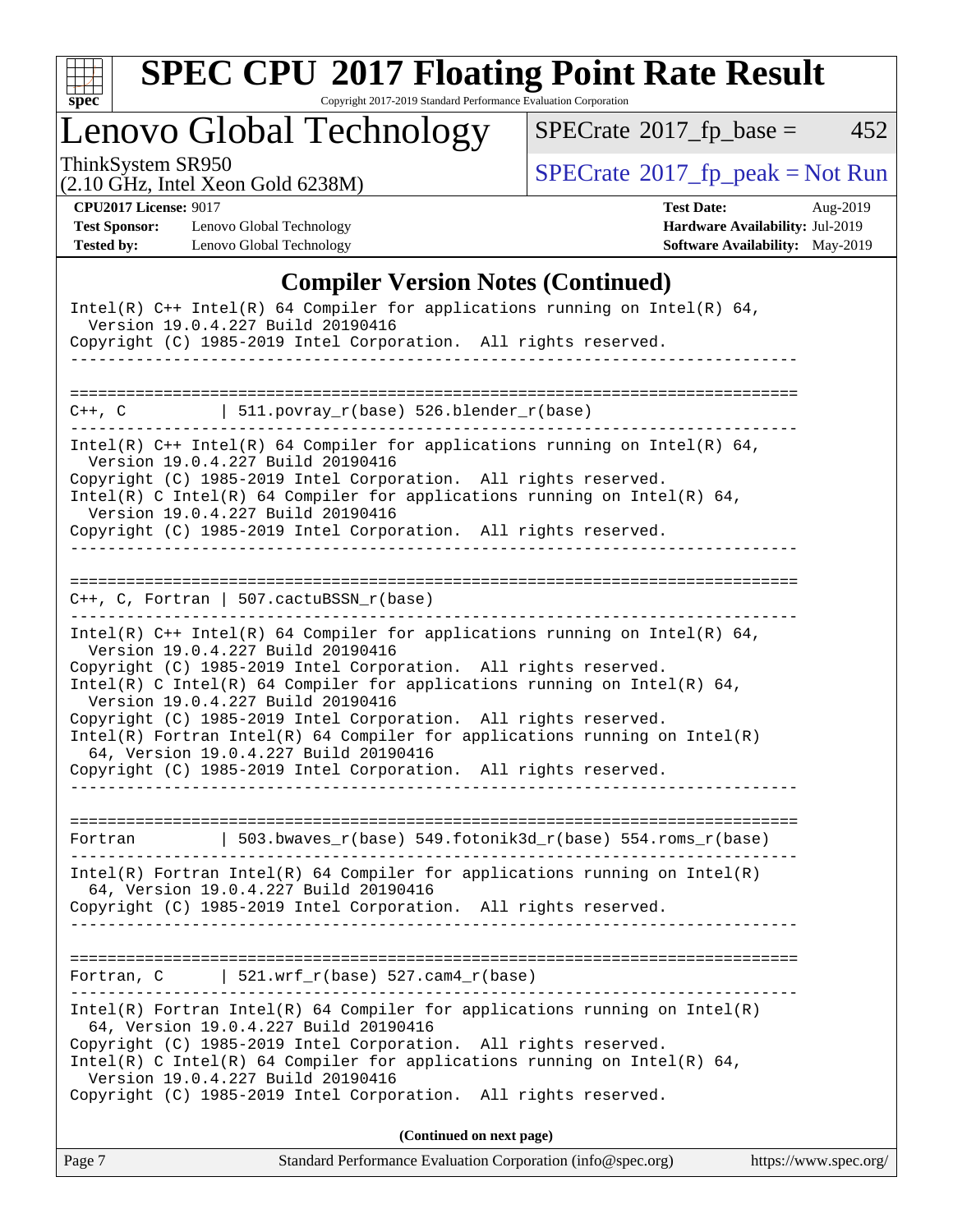

#### **[SPEC CPU](http://www.spec.org/auto/cpu2017/Docs/result-fields.html#SPECCPU2017FloatingPointRateResult)[2017 Floating Point Rate Result](http://www.spec.org/auto/cpu2017/Docs/result-fields.html#SPECCPU2017FloatingPointRateResult)** Copyright 2017-2019 Standard Performance Evaluation Corporation

# Lenovo Global Technology

 $SPECTate@2017_fp\_base = 452$ 

(2.10 GHz, Intel Xeon Gold 6238M)

ThinkSystem SR950<br>  $\begin{array}{c}\n\text{SPECrate} \textcirc 2017\_fp\_peak = Not Run \\
\text{SPECrate} \textcirc 2017\_fp\_peak = Not Run\n\end{array}$  $\begin{array}{c}\n\text{SPECrate} \textcirc 2017\_fp\_peak = Not Run \\
\text{SPECrate} \textcirc 2017\_fp\_peak = Not Run\n\end{array}$  $\begin{array}{c}\n\text{SPECrate} \textcirc 2017\_fp\_peak = Not Run \\
\text{SPECrate} \textcirc 2017\_fp\_peak = Not Run\n\end{array}$ 

**[Test Sponsor:](http://www.spec.org/auto/cpu2017/Docs/result-fields.html#TestSponsor)** Lenovo Global Technology **[Hardware Availability:](http://www.spec.org/auto/cpu2017/Docs/result-fields.html#HardwareAvailability)** Jul-2019 **[Tested by:](http://www.spec.org/auto/cpu2017/Docs/result-fields.html#Testedby)** Lenovo Global Technology **[Software Availability:](http://www.spec.org/auto/cpu2017/Docs/result-fields.html#SoftwareAvailability)** May-2019

**[CPU2017 License:](http://www.spec.org/auto/cpu2017/Docs/result-fields.html#CPU2017License)** 9017 **[Test Date:](http://www.spec.org/auto/cpu2017/Docs/result-fields.html#TestDate)** Aug-2019

### **[Compiler Version Notes \(Continued\)](http://www.spec.org/auto/cpu2017/Docs/result-fields.html#CompilerVersionNotes)**

------------------------------------------------------------------------------

### **[Base Compiler Invocation](http://www.spec.org/auto/cpu2017/Docs/result-fields.html#BaseCompilerInvocation)**

[C benchmarks](http://www.spec.org/auto/cpu2017/Docs/result-fields.html#Cbenchmarks): [icc -m64 -std=c11](http://www.spec.org/cpu2017/results/res2019q3/cpu2017-20190902-17545.flags.html#user_CCbase_intel_icc_64bit_c11_33ee0cdaae7deeeab2a9725423ba97205ce30f63b9926c2519791662299b76a0318f32ddfffdc46587804de3178b4f9328c46fa7c2b0cd779d7a61945c91cd35)

[C++ benchmarks:](http://www.spec.org/auto/cpu2017/Docs/result-fields.html#CXXbenchmarks) [icpc -m64](http://www.spec.org/cpu2017/results/res2019q3/cpu2017-20190902-17545.flags.html#user_CXXbase_intel_icpc_64bit_4ecb2543ae3f1412ef961e0650ca070fec7b7afdcd6ed48761b84423119d1bf6bdf5cad15b44d48e7256388bc77273b966e5eb805aefd121eb22e9299b2ec9d9)

[Fortran benchmarks](http://www.spec.org/auto/cpu2017/Docs/result-fields.html#Fortranbenchmarks): [ifort -m64](http://www.spec.org/cpu2017/results/res2019q3/cpu2017-20190902-17545.flags.html#user_FCbase_intel_ifort_64bit_24f2bb282fbaeffd6157abe4f878425411749daecae9a33200eee2bee2fe76f3b89351d69a8130dd5949958ce389cf37ff59a95e7a40d588e8d3a57e0c3fd751)

[Benchmarks using both Fortran and C](http://www.spec.org/auto/cpu2017/Docs/result-fields.html#BenchmarksusingbothFortranandC): [ifort -m64](http://www.spec.org/cpu2017/results/res2019q3/cpu2017-20190902-17545.flags.html#user_CC_FCbase_intel_ifort_64bit_24f2bb282fbaeffd6157abe4f878425411749daecae9a33200eee2bee2fe76f3b89351d69a8130dd5949958ce389cf37ff59a95e7a40d588e8d3a57e0c3fd751) [icc -m64 -std=c11](http://www.spec.org/cpu2017/results/res2019q3/cpu2017-20190902-17545.flags.html#user_CC_FCbase_intel_icc_64bit_c11_33ee0cdaae7deeeab2a9725423ba97205ce30f63b9926c2519791662299b76a0318f32ddfffdc46587804de3178b4f9328c46fa7c2b0cd779d7a61945c91cd35)

[Benchmarks using both C and C++](http://www.spec.org/auto/cpu2017/Docs/result-fields.html#BenchmarksusingbothCandCXX): [icpc -m64](http://www.spec.org/cpu2017/results/res2019q3/cpu2017-20190902-17545.flags.html#user_CC_CXXbase_intel_icpc_64bit_4ecb2543ae3f1412ef961e0650ca070fec7b7afdcd6ed48761b84423119d1bf6bdf5cad15b44d48e7256388bc77273b966e5eb805aefd121eb22e9299b2ec9d9) [icc -m64 -std=c11](http://www.spec.org/cpu2017/results/res2019q3/cpu2017-20190902-17545.flags.html#user_CC_CXXbase_intel_icc_64bit_c11_33ee0cdaae7deeeab2a9725423ba97205ce30f63b9926c2519791662299b76a0318f32ddfffdc46587804de3178b4f9328c46fa7c2b0cd779d7a61945c91cd35)

[Benchmarks using Fortran, C, and C++:](http://www.spec.org/auto/cpu2017/Docs/result-fields.html#BenchmarksusingFortranCandCXX) [icpc -m64](http://www.spec.org/cpu2017/results/res2019q3/cpu2017-20190902-17545.flags.html#user_CC_CXX_FCbase_intel_icpc_64bit_4ecb2543ae3f1412ef961e0650ca070fec7b7afdcd6ed48761b84423119d1bf6bdf5cad15b44d48e7256388bc77273b966e5eb805aefd121eb22e9299b2ec9d9) [icc -m64 -std=c11](http://www.spec.org/cpu2017/results/res2019q3/cpu2017-20190902-17545.flags.html#user_CC_CXX_FCbase_intel_icc_64bit_c11_33ee0cdaae7deeeab2a9725423ba97205ce30f63b9926c2519791662299b76a0318f32ddfffdc46587804de3178b4f9328c46fa7c2b0cd779d7a61945c91cd35) [ifort -m64](http://www.spec.org/cpu2017/results/res2019q3/cpu2017-20190902-17545.flags.html#user_CC_CXX_FCbase_intel_ifort_64bit_24f2bb282fbaeffd6157abe4f878425411749daecae9a33200eee2bee2fe76f3b89351d69a8130dd5949958ce389cf37ff59a95e7a40d588e8d3a57e0c3fd751)

### **[Base Portability Flags](http://www.spec.org/auto/cpu2017/Docs/result-fields.html#BasePortabilityFlags)**

 503.bwaves\_r: [-DSPEC\\_LP64](http://www.spec.org/cpu2017/results/res2019q3/cpu2017-20190902-17545.flags.html#suite_basePORTABILITY503_bwaves_r_DSPEC_LP64) 507.cactuBSSN\_r: [-DSPEC\\_LP64](http://www.spec.org/cpu2017/results/res2019q3/cpu2017-20190902-17545.flags.html#suite_basePORTABILITY507_cactuBSSN_r_DSPEC_LP64) 508.namd\_r: [-DSPEC\\_LP64](http://www.spec.org/cpu2017/results/res2019q3/cpu2017-20190902-17545.flags.html#suite_basePORTABILITY508_namd_r_DSPEC_LP64) 510.parest\_r: [-DSPEC\\_LP64](http://www.spec.org/cpu2017/results/res2019q3/cpu2017-20190902-17545.flags.html#suite_basePORTABILITY510_parest_r_DSPEC_LP64) 511.povray\_r: [-DSPEC\\_LP64](http://www.spec.org/cpu2017/results/res2019q3/cpu2017-20190902-17545.flags.html#suite_basePORTABILITY511_povray_r_DSPEC_LP64) 519.lbm\_r: [-DSPEC\\_LP64](http://www.spec.org/cpu2017/results/res2019q3/cpu2017-20190902-17545.flags.html#suite_basePORTABILITY519_lbm_r_DSPEC_LP64) 521.wrf\_r: [-DSPEC\\_LP64](http://www.spec.org/cpu2017/results/res2019q3/cpu2017-20190902-17545.flags.html#suite_basePORTABILITY521_wrf_r_DSPEC_LP64) [-DSPEC\\_CASE\\_FLAG](http://www.spec.org/cpu2017/results/res2019q3/cpu2017-20190902-17545.flags.html#b521.wrf_r_baseCPORTABILITY_DSPEC_CASE_FLAG) [-convert big\\_endian](http://www.spec.org/cpu2017/results/res2019q3/cpu2017-20190902-17545.flags.html#user_baseFPORTABILITY521_wrf_r_convert_big_endian_c3194028bc08c63ac5d04de18c48ce6d347e4e562e8892b8bdbdc0214820426deb8554edfa529a3fb25a586e65a3d812c835984020483e7e73212c4d31a38223) 526.blender\_r: [-DSPEC\\_LP64](http://www.spec.org/cpu2017/results/res2019q3/cpu2017-20190902-17545.flags.html#suite_basePORTABILITY526_blender_r_DSPEC_LP64) [-DSPEC\\_LINUX](http://www.spec.org/cpu2017/results/res2019q3/cpu2017-20190902-17545.flags.html#b526.blender_r_baseCPORTABILITY_DSPEC_LINUX) [-funsigned-char](http://www.spec.org/cpu2017/results/res2019q3/cpu2017-20190902-17545.flags.html#user_baseCPORTABILITY526_blender_r_force_uchar_40c60f00ab013830e2dd6774aeded3ff59883ba5a1fc5fc14077f794d777847726e2a5858cbc7672e36e1b067e7e5c1d9a74f7176df07886a243d7cc18edfe67) 527.cam4\_r: [-DSPEC\\_LP64](http://www.spec.org/cpu2017/results/res2019q3/cpu2017-20190902-17545.flags.html#suite_basePORTABILITY527_cam4_r_DSPEC_LP64) [-DSPEC\\_CASE\\_FLAG](http://www.spec.org/cpu2017/results/res2019q3/cpu2017-20190902-17545.flags.html#b527.cam4_r_baseCPORTABILITY_DSPEC_CASE_FLAG) 538.imagick\_r: [-DSPEC\\_LP64](http://www.spec.org/cpu2017/results/res2019q3/cpu2017-20190902-17545.flags.html#suite_basePORTABILITY538_imagick_r_DSPEC_LP64) 544.nab\_r: [-DSPEC\\_LP64](http://www.spec.org/cpu2017/results/res2019q3/cpu2017-20190902-17545.flags.html#suite_basePORTABILITY544_nab_r_DSPEC_LP64) 549.fotonik3d\_r: [-DSPEC\\_LP64](http://www.spec.org/cpu2017/results/res2019q3/cpu2017-20190902-17545.flags.html#suite_basePORTABILITY549_fotonik3d_r_DSPEC_LP64) 554.roms\_r: [-DSPEC\\_LP64](http://www.spec.org/cpu2017/results/res2019q3/cpu2017-20190902-17545.flags.html#suite_basePORTABILITY554_roms_r_DSPEC_LP64)